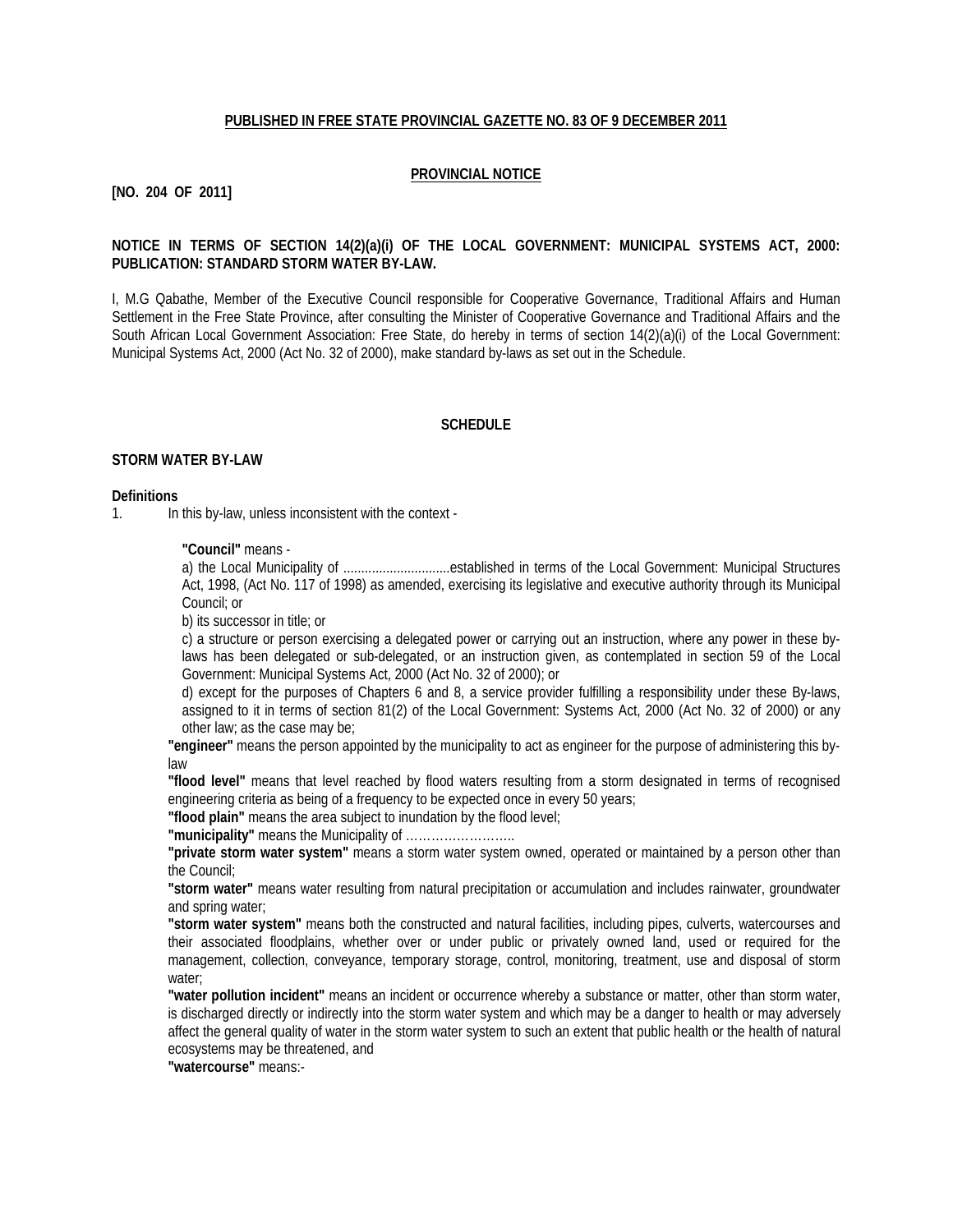(a) a river, stream, channel or canal in which water flows regularly or intermittently, and (b) a vlei, wetland, dam or lake into which or from which water flows, and includes, where relevant, the bed and the banks of such watercourse.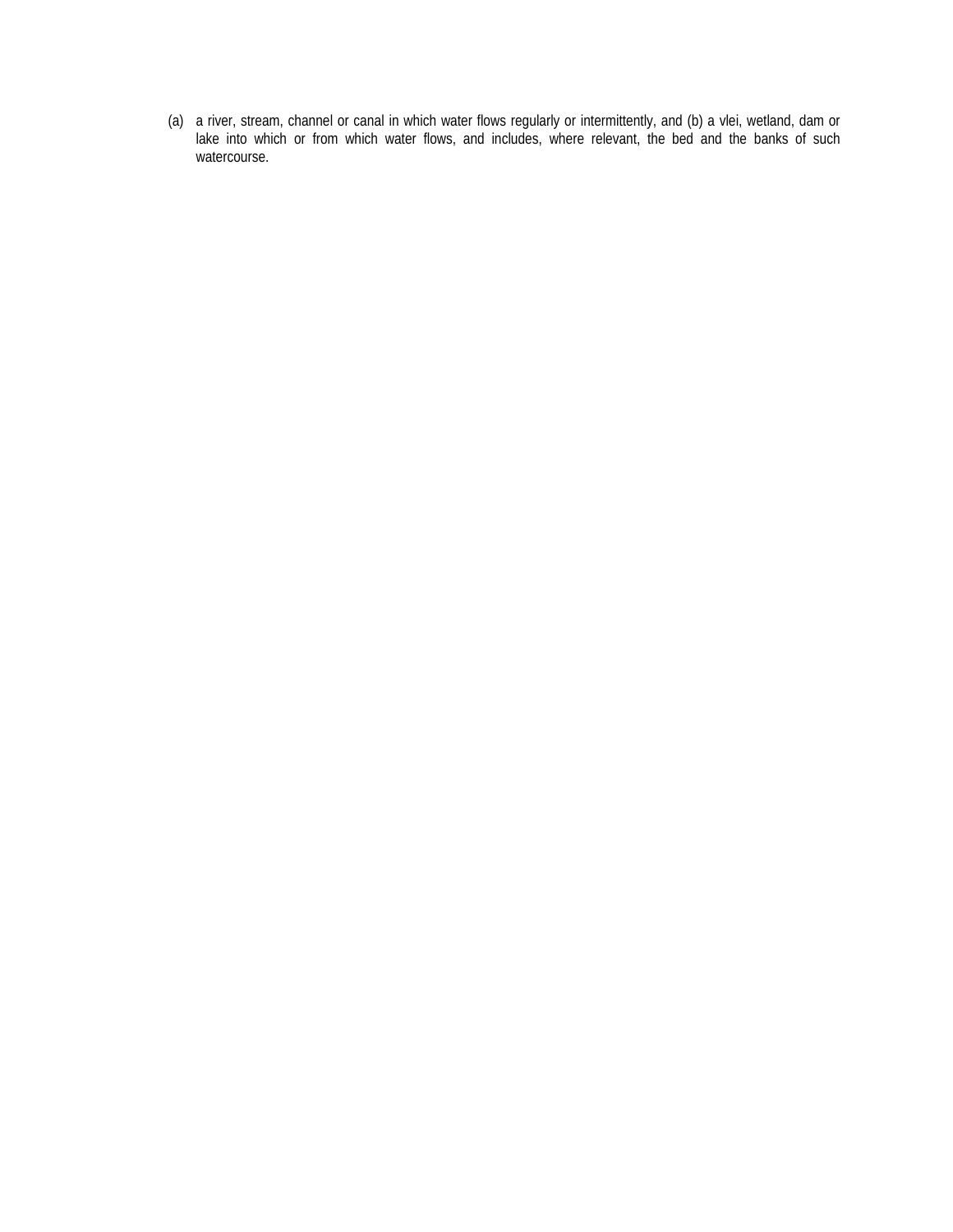### **Prohibited discharges**

2. No person may, except with the written consent of the engineer and subject to any conditions the engineer may impose, discharge, permit to enter or place anything other than storm water into the storm water system.

# **Protection of storm water system**

- 3. No person may, except with the written consent of the engineer and subject to any conditions the engineer may impose-
	- (a) damage, endanger, destroy or undertake any action likely to damage, endanger or destroy, the storm water system or the operation thereof;
	- (b) discharge from any place, or place onto any surface, any substance other than storm water, where that substance could reasonably be expected to find its way into the storm water system;
	- (c) discharge, permit to enter or place anything likely to damage the storm water system or interfere with the operation thereof or contaminate or pollute the water therein;
	- (d) construct or erect any structure or thing over or in such a position or in such a manner so as to interfere with or endanger the storm water system or the operation thereof;
	- (e) make an opening into a storm water pipe, canal or culvert;
	- (f) drain, abstract or divert any water directly from the storm water system, or
	- (g) fill, excavate, shape, landscape, open up or remove the ground above, within, under or immediately next to any part of the storm water system.

# **Prevention of flood risk**

- 4. No person may, except with the written consent of the engineer and subject to any conditions the engineer may impose-
	- (a) obstruct or reduce the capacity of the storm water system;
	- (b) change the design or the use of, or otherwise modify any aspect of the storm water system which, alone or in combination with other existing or future uses, may cause an increase in flood levels or create a potential flood risk, or
	- (c) undertake any activity which, alone or in combination with other existing or future activities, may cause an increase in flood levels or create a potential flood risk.

#### **Studies and assessments**

- 5. (1) The conditions which the engineer may impose in terms of Sections 2, 3, and 4, may include, but are not limited to-
	- (a) the establishment of flood lines;
	- (b) the undertaking of impact assessments, and
	- (c) environmental impact studies or investigations which may be required by any applicable environmental legislation.
	- (2) The costs of any study undertaken in terms of the provisions of subsection (1), is for the account of the applicant.

# **Water pollution incidents**

- 6. (1) Whenever a water pollution incident takes place on any property or premises-
	- (a) the owner of the property or premises on which the incident took place, or is still in the process of taking place, or
	- (b) the person responsible for the incident, if the incident is not the result of natural causes, must immediately report the incident to the municipality, and at own cost, take all reasonable measures which will contain and minimise the effects of the pollution.
	- (2) If the owner or person responsible for the pollution incident fail to introduce measures to contain and minimise the effects of the pollution or have introduced insufficient measures, the engineer may at the cost of such owner or person-
		- (a) undertake cleaning up procedures;
		- (b) rehabilitate the environment;
		- (c) take any other reasonable measures to neutralise the effect of the pollution incident.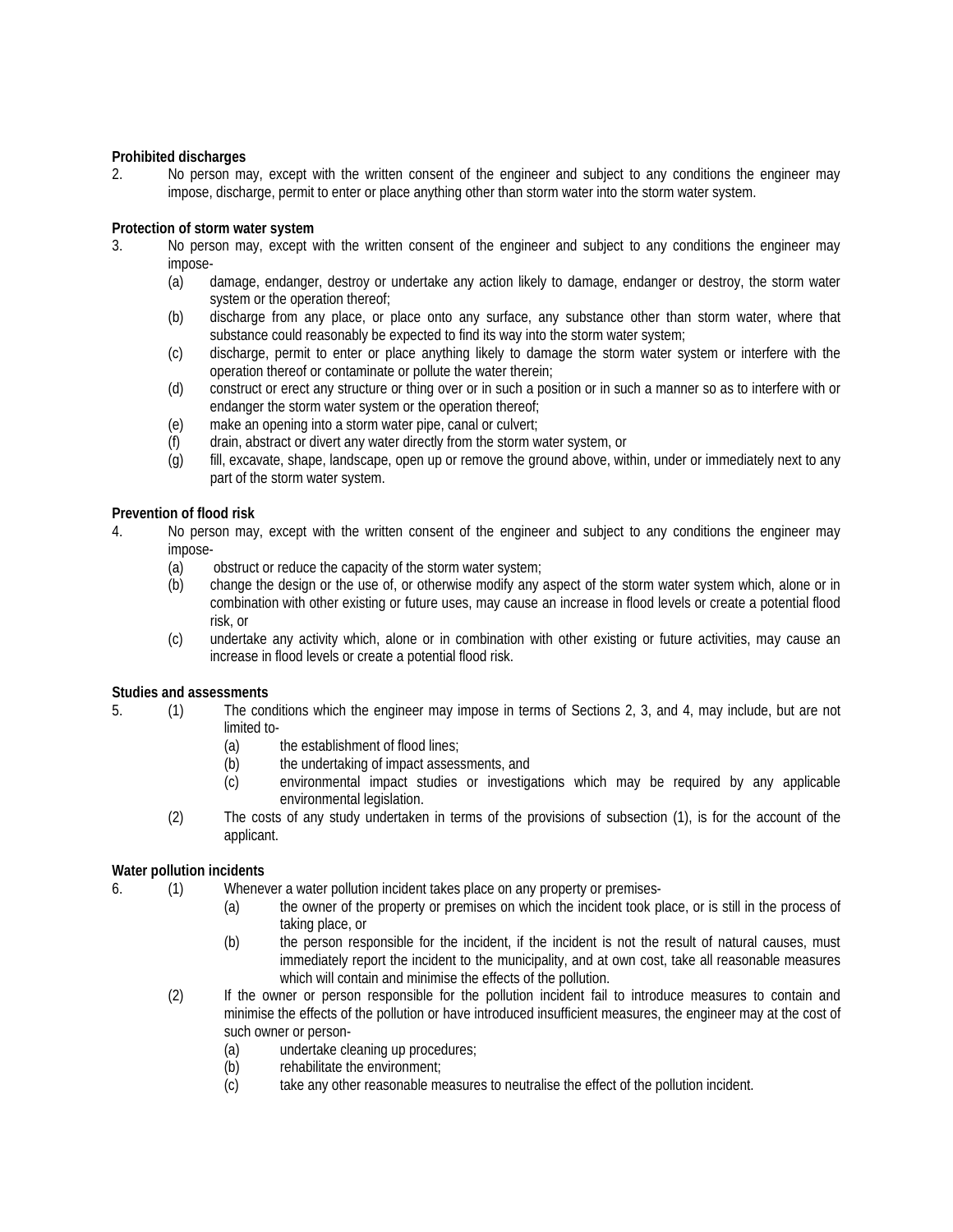#### **Storm water systems on private land**

7. (1) An owner of property on which a private storm water system is located-

- (a) may not carry out any activity which will or which, in the opinion of the engineer, will adversely affect the functioning of such storm water system;
- (b) must keep such storm water system functioning effectively; and
- (c) must undertake the refurbishment and reconstruction thereof if, in the opinion of the engineer, it should be reconstructed or refurbished.
- (2) In cases where the flow of storm water in a private storm water system has been increased as a result of new building developments or changes to the storm water system by the council, the council may, either on request of the owner or on own volition, decide to take over the responsibility for the private storm water system.
- (3) The provisions of sub-section (1) do not apply to the extent that the council has accepted responsibility for any of the duties contained therein, either in a formal maintenance agreement or in terms of a condition of a servitude.

# **Provision of Infrastructure**

- 8. The Council has the power to-
	- (a) construct, expand, alter, maintain or lay any drains, pipes or other structures related to the storm water system on or under any immovable property, and ownership of these drains, pipes or structures vests in the municipality;
	- (b) drain storm water or discharge water from any municipal service works into any natural watercourse; and
	- (c) do any other thing necessary or desirable for or incidental, supplementary or ancillary to any matter contemplated by paragraph (a).

# **Miscellaneous powers of the engineer**

9. (1) The engineer may-

- (a) demolish, alter or otherwise deal with any building, structure or other thing constructed, erected or laid in contravention with the provisions of this by-law;
- (b) fill in, remove and make good any ground excavated, removed or placed in contravention with the provisions of this by-law;
- (c) repair and make good any damage done in contravention with the provisions of this by-law or resulting from a contravention;
- (d) remove anything discharged, permitted to enter into the storm water system or natural watercourse in contravention of the provisions of this by-law;
- (e) remove anything damaging, obstructing or endangering or likely to obstruct, endanger or destroy any part of the storm water system;
- (f) seal off or block any point of discharge from any premises if such discharge point is in contravention with the provisions of this by-law, irrespective of whether the point is used for lawful purposes;
- (g) cancel any permission granted in terms of this by-law if the conditions under which the permission was granted are not complied with:
- (h) by written notice, direct any owner of property to allow the owner of a higher lying property to lay a storm water drain pipe or gutter over his or her properly for the draining of storm water;
- (i) by written notice, direct any owner of property to retain storm water on such property or, at the cost of such owner, to lay a storm water drain pipe or gutter to a suitable place indicated by the Council, irrespective of whether the course of the pipe or gutter will run over private property or not. and
- (j) discharge storm water into any watercourse, whether on private land or not.
- (2) The engineer may, in any case where it seems that any action or neglect by any person or owner of property may lead to a contravention of the provisions of this by-law, give notice in writing to such person or owner of property to comply to such requirements as the engineer may deem necessary to prevent the occurrence of such contravention.
- (3) The engineer may recover all reasonable costs incurred as a result of action taken in terms of subsection (1) from a person who was responsible for a contravention of the provisions of this by-law or the owner of the property on which a contravention occurred.